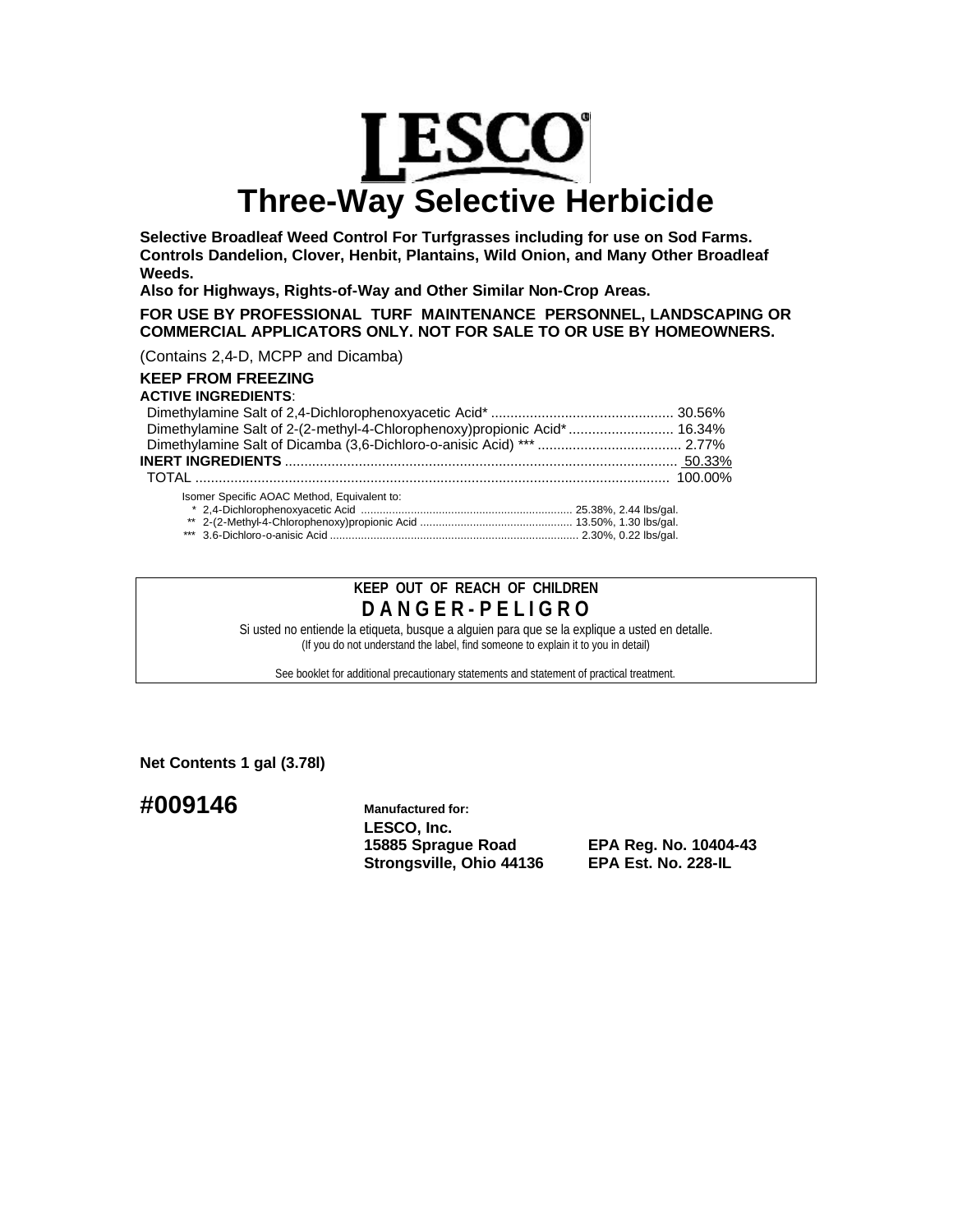## **STATEMENT OF PRACTICAL TREATMENT**

**If in Eyes**: Hold eyelids open and flush with a steady, gentle stream of water for 15 minutes. Get medical attention at once. **If Swallowed**: Drink promptly a large quantity of milk, egg whites, gelatin solution, or if these are not available, drink large quantities of water. Get medical attention. Do not induce vomiting or give anything by mouth to an unconscious person. **If on Skin**: Wash with plenty of soap and water. Get medical attention. **If Inhaled**: Remove victim to fresh air. If not breathing, give artificial respiration, preferably mouth-to-mouth. Get medical attention.

#### **PRECAUTIONARY STATEMENTS HAZARDS TO HUMANS AND DOMESTIC ANIMALS**

**DANGER - PELIGRO**: Corrosive, causes irreversible eye damage. Do not get in eyes, or on skin or clothing. Avoid inhalation of spray mists. Harmful if swallowed, inhaled or absorbed through skin. Remove saturated clothing as soon as possible and shower. (*If container is more than 1 gallon and less than 5 gallons*) Persons engaged in open pouring of this product must also wear coveralls or a chemical resistant apron. (*If container is 5 Gallons or more in capacity*) Do not open poor product from this container. A mechanical system (such as a probe and pump or spigot) must be used for transferring the contents of this container. If the contents of a non-refillable pesticide container are emptied, the probe must be rinsed before removal.

**PERSONAL PROTECTIVE EQUIPMENT (PPE) NON-WPS TURF USES**: Applicators and other handlers who handle this pesticide for any use NOT covered by the Worker Protection Standard (40 CFR Part 170) - in general only agricultural plant uses are covered by the WPS - must wear face shield, goggles, or safety glasses and long pants, long-sleeved shirt, socks, shoes and rubber gloves when mixing, loading or applying this product. It is recommended that safety glasses include front, brow, and temple protection. In addition to the clothing and eye protection listed above, commercial mixer/loaders must wear chemical resistant in place of rubber gloves except when the product is to be applied to a golf course. After using this product, rinse gloves before removing, remove clothing and launder separately before reuse, and promptly and thoroughly wash hands and exposed skin with soap and water.

**NON-WPS INDUSTRIAL USES:** When mixing, loading or applying this product or repairing or cleaning equipment used with this product, wear face shield, goggles, or safety glasses and chemical resistant gloves, long -sleeved shirt, long pants, socks and

shoes. It is recommended that safety glasses include front, brow, and temple protection. For aerial applicators in an enclosed cockpit and applicators applying this product from a tractor that has a completely enclosed cab, eye protection is not required. Wash hands, face and arms with soap and water as soon as possible after mixing, loading or applying this product. After work, remove all clothing and shower using soap and water. Do not reuse clothing worn during the previous day's mixing and loading or application of this product without cleaning first. Clothing must be kept and washed separately from other household laundry.

**WPS USES**: Applicators and other handlers who handle this pesticide for any use covered by the Worker Protection Standard (40 CFR Part 170) - in general, agricultural plant uses are covered must wear: coveralls over short-sleeved shirt and short pants, waterproof gloves, chemical-resistant footwear plus socks, protective eyewear, chemical-resistant headgear for overhead exposure and chemical-resistant apron when cleaning equipment, mixing or loading. Discard clothing and other absorbent materials that have been drenched or heavily contaminated with this product's concentrate. DO NOT reuse them. Follow manufacturer's instructions for cleaning/maintaining PPE. If no such instructions for washables, use detergent and hot water. Keep and wash PPE separately from other laundry. After each day or use, clothing or PPE must not be reused until it has been cleaned. (*If container is*

*more than 1 gallon and less than 5 gallons*): Mixers and loaders who do not use a mechanical system (such as a probe and pump or spigot) to transfer contents of this container must also wear coveralls or a chemical resistant apron in addition to the other required PPE.

When handlers use closed systems, enclo sed cabs, or aircraft in a manner that meets the requirements listed in the Worker Protection Standard (WPS) for agricultural pesticides [40 CFR 170.240(d)(4- 6)], the handler PPE requirements may be reduced or modified as specified in the WPS

# **User Safety Recommendations**

Users should:

- Wash hands before eating, drinking, chewing gum, using tobacco, or using the toilet.
- Remove clothing immediately if pesticide gets inside. Then wash thoroughly and put on clean clothing.
- Remove PPE immediately after handling this product. Wash the outside of gloves before removing. As soon as possible, wash thoroughly and change into clean clothing.

### **ENVIRONMENTAL HAZARDS**

This product is toxic to aquatic invertebrates. Drift or runoff may adversely affect aquatic invertebrates and nontarget plants. Do not apply directly to water, or to areas where surface water is present or to intertidal areas below the mean high water mark. Do not apply when weather conditions favor drift from target area. Clean and rinse spray equipment using soap or detergent and water, and rinse thoroughly before reuse for other spraying. When cleaning equipment, do not pour the washwater on the ground; spray or drain over a large area away form wells and other water sources. Do not contaminate water when disposing of equipment washwaters. Do not apply this product through any type of irrigation system. Do not contaminate domestic or irrigation waters.

Most cases of groundwater contamination involving phenoxy herbicides, such as 2,4-D and MCPP, have been associated with mixing/loading and disposal sites. Caution should be exercised when handling these herbicides at such sites to prevent contamination of groundwater supplies. Use of closed systems for mixing or transferring this pesticide will reduce the probability of spills. Placement of the mixing/loading equipment on an impervious pad to contain spills will help prevent groundwater contamination.

#### **DIRECTIONS FOR USE**

It is a violation of Federal law to use this product in a manner inconsistent with its labeling.

READ ENTIRE LABEL BEFORE USING THIS PRODUCT. USE STRICTLY IN ACCORDANCE WITH LABEL PRECAUTIONARY STATEMENTS AND DIRECTIONS.

Do not apply this product in a way that will contact workers or other persons, either directly or through drift. Only protected handlers may be in the area during application. For any requirements specific to your State or Tribe, consult the agency responsible for pesticide regulation.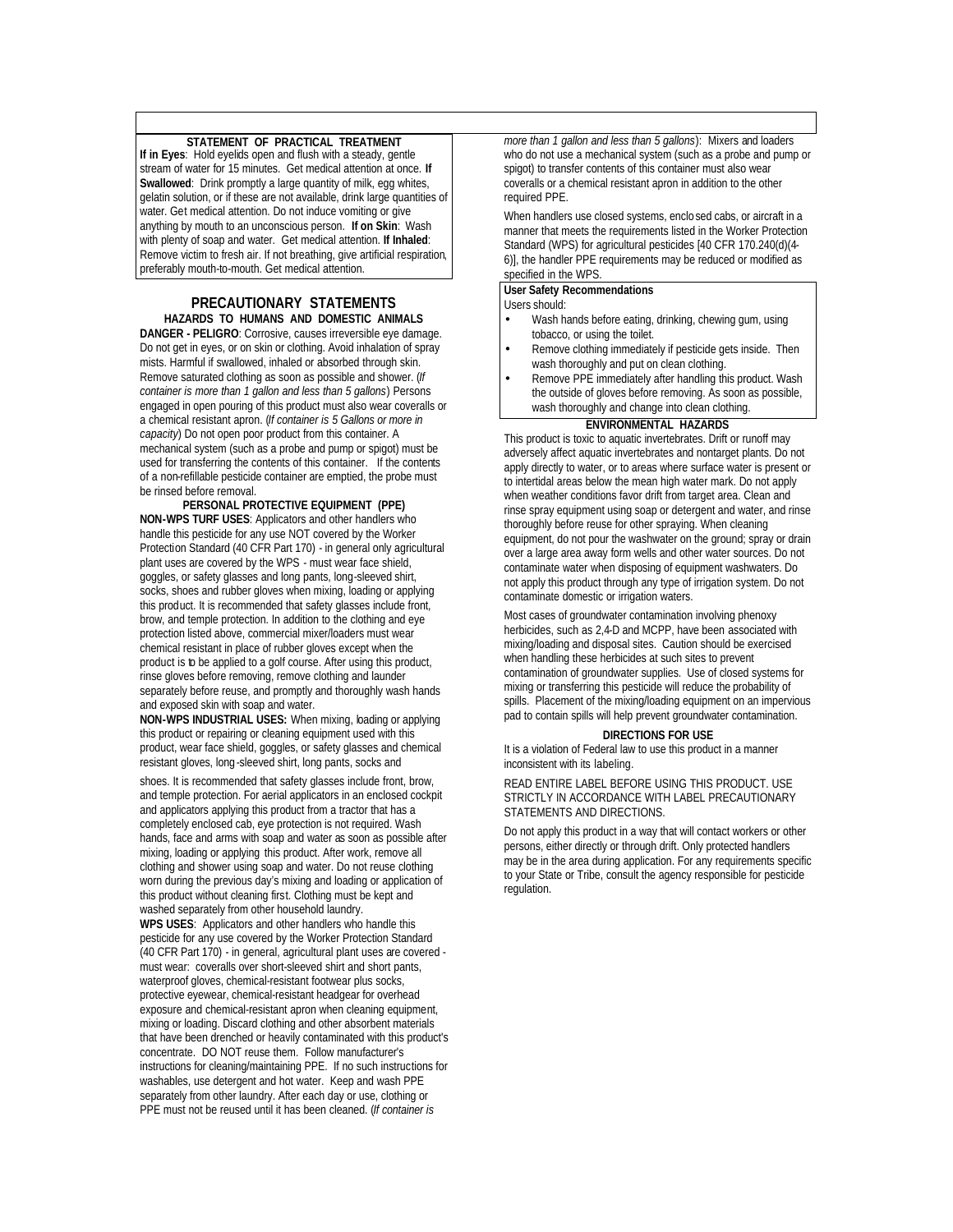#### **AGRICULTURAL USE REQUIREMENTS**

Use this product only in accordance with its labeling and with the Worker Protection Standard, 40 CFR Part 170. This standard contains requirements for the protection of agricultural workers on farms, forests, nurseries, and greenhouses, and handlers of agricultural pesticides. It contains requirements for training, decontamination, notification, and emergency assistance. It also contains specific instructions and exceptions pertaining to the statements on this label about Personal Protective Equipment (PPE) and restricted-entry interval (REI). The requirements in this box apply only to uses of this product that are covered by the Worker Protection Standard.

DO NOT enter or allow worker entry into treated areas during the restricted entry interval (REI) of 48 hours.

PPE required for early entry to treated areas that is permitted under the Worker Protection Standard and that involves contact with anything that has been treated, such as plants, soil, or water, is: coveralls over short-sleeved shirt and short pants, waterproof gloves, chemical-resistant footwear plus socks, protective eyewear, chemical-resistant headgear for overhead exposure.

#### **NON-AGRICULTURAL USE REQUIREMENTS**

The requirements in this box apply to uses of this product that are **NOT** within the scope of the Worker Protection Standard for agricultural pesticides (40 CFR Part 170). The WPS applies when this product is used to produce agricultural plants on farms, forests, nurseries, or greenhouses. For Turf use, the maximum number of broadcast applications per treatment site is 2 per year.

Do not allow people (other than applicator) or pets on treatment area during application.

Do not enter treated areas until sprays have dried.

**THREE-WAY SELECTIVE HERBICIDE** is for use on Lawns, Turf, Sod Farms, Golf Courses (Fairways, Aprons, Tees and Roughs), Parks, Cemeteries and similar non-crop areas.

Apply as a foliar spray when weeds are young and actively growing. It may be necessary to make a second application (spring and fall) to kill certain hard-to-kill weeds such as poison ivy, poison oak, and English daisy. Weeds that start growing in the fall, such as henbit and chickweed, may be controlled more effectively with a fall application. Where advisable, for best spray coverage, LESCO spreader sticker may be added to the spray solution as directed.

#### **USE PRECAUTIONS**

Avoid mist to vegetables, flowers, ornamentals, shrubs, trees, and other desirable plants. Do not pour spray solutions near these plants. Do not spray on carpetgrass, dichondra nor on lawns or turf where desirable clovers are present. Avoid fine mists. Except as noted, use only lawn-type sprayers. Coarse sprays are less likely to "wind-drift". Use coarse spray droplets. Do not spray roots of ornamentals and trees. Do not exceed specified dosages for any area; be particularly careful within the dripline of trees and other species. Do not apply to newly seeded grasses until well established. Do not spray when air temperature exceeds 90ºF. Avoid applying during excessively dry or hot periods unless irrigation is used. For optimum results: (1) turf should not be mowed for 1 to 2 days before and after application; (2) do not apply if rainfall is expected within 48 hours; nor should lawns be irrigated (watered) for 48 hours following application. Reseed no sooner than three to four weeks after application of this product. Failure to observe all precautions may result in injury to turf and/or susceptible plants.

**THREE-WAY SELECTIVE HERBICIDE** can be mixed with some liquid fertilizers or liquid iron materials. Because liquid fertilizer and liquid iron differ in pH, free ammonia content, density, salt concentration and percentage of water, a compatibility test is recommended prior to mixing in application equipment. All

regulations, either State or Federal, relating to the application of liquid fertilizers or liquid iron and this product must be strictly followed

#### **Weeds Controlled**

**Bedstraw** Black Medic Buckthorn Burdock **Chicory** Chickweed Clover Dandelion Dock Ground Ivy Heal-All Henbit Knotweed Lambsquarter Lespedeza Mallow Morning Glory Peppergrass Pigweed **Plaintain** Poison Ivy Poison Oak

Purslane Ragweed Sheep Sorrel Shepherd's Purse Speedwell Spurge Wild carrot Wild garlic Wild lettuce Wild onion Yarrow and many other broadleaf weeds.

#### **ORNAMENTAL LAWNS & TURF**

| <b>Applications</b>                                                                                    | Rates                                                              | Comments                                                                                                                                                                                                                                                                                                                                                                                                                                                                                                                                                                                                 |
|--------------------------------------------------------------------------------------------------------|--------------------------------------------------------------------|----------------------------------------------------------------------------------------------------------------------------------------------------------------------------------------------------------------------------------------------------------------------------------------------------------------------------------------------------------------------------------------------------------------------------------------------------------------------------------------------------------------------------------------------------------------------------------------------------------|
| Cool Season<br>Grasses<br>such as:<br><b>Bluegrass</b><br>Fescue<br>Rye                                | 3 to 4 pints per<br>acre<br>(1.1 to 1.5 f)<br>oz/1,000 sq ft)      | For Normal Application, use 40 to 80<br>gallons of water per acre. (1 to 2 gallons of<br>water per 1,000 square feet.)<br>For Professional Lawn Maintenance, use 1<br>to 5 gallons of water per 1,000 square feet.<br>Higher water volumes may be used when<br>tank-mixed with a turf fertilizer. Follow<br>fertilizer labels for proper amounts to add.                                                                                                                                                                                                                                                 |
| Warm Season<br>Grasses<br>St. Augustine<br><b>Bahia</b><br>Common Bermuda<br>Centipede<br>Zoysia grass | 2 to 2-1/2 pints<br>per acre<br>(0.75 to 0.9 fl<br>oz/1,000 sq ft) | Use 40 to 200 gallons of water per acre (1<br>to 5 gallons of water per 1,000 square feet.)<br>Use reduced rates if grass is stressed from<br>heat or drought. Exercise care when<br>applying during growth stages from<br>dormancy to green-up and from green-up to<br>dormancy. Some temporary discoloration<br>may occur on warm season grasses.<br>NOTE: If Bermudagrass is dormant, up to 4<br>pints per acre may be used (1.5 fl oz/1,000<br>sq ft). However, some hybrid Bermuda<br>grasses may be sensitive to this product.<br>Contact your local extension service weed<br>control specialist. |

**NOTE:** Care should be taken to avoid overdosing St. Augustine, and Centipede grasses or injury may result. Large volumes of spray water (i.e. one fluid ounce in 5 gallons of water per 1,500 square feet) will aid in obtaining uniform coverage. If hand-type sprayers are used, it is preferable to use a single nozzle sprayer rather than a multiple nozzle boom as sideways application with a boom where the spray from more than one nozzle is allowed to fall on the same area will result in heavy local over-application and subsequent turf discoloration or injury.

#### **NON-TURF AREAS**

**Roadsides** (including aprons and guardrails), **rights-of-way, and other similar non-crop areas**: For control of broadleaf weeds, mix at a rate of 1/3 to 1 gallon of **Three-Way Selective Herbicide** per 50 to 300 gallons of water. This mixture will cover about one acre (43,500 sq ft). Thoroughly saturate all weeds with spray mixture. Apply any time between the time when plants come into full leaf (Spring) to when the plants begin to go dormant. Best results are obtained when weeds are young and actively growing. Do not cut weeds until herbicide has translocated throughout the plant causing root death. For small broadleaf weeds, use the lower rate. Heavy, dense stands require the higher rate with high water volume. For small (spot) applications with small tank sprayer, apply at the rate of 4 fl oz of **Three-Way Selective Herbicide** per gallon of water and spray to thoroughly wet all foliage.